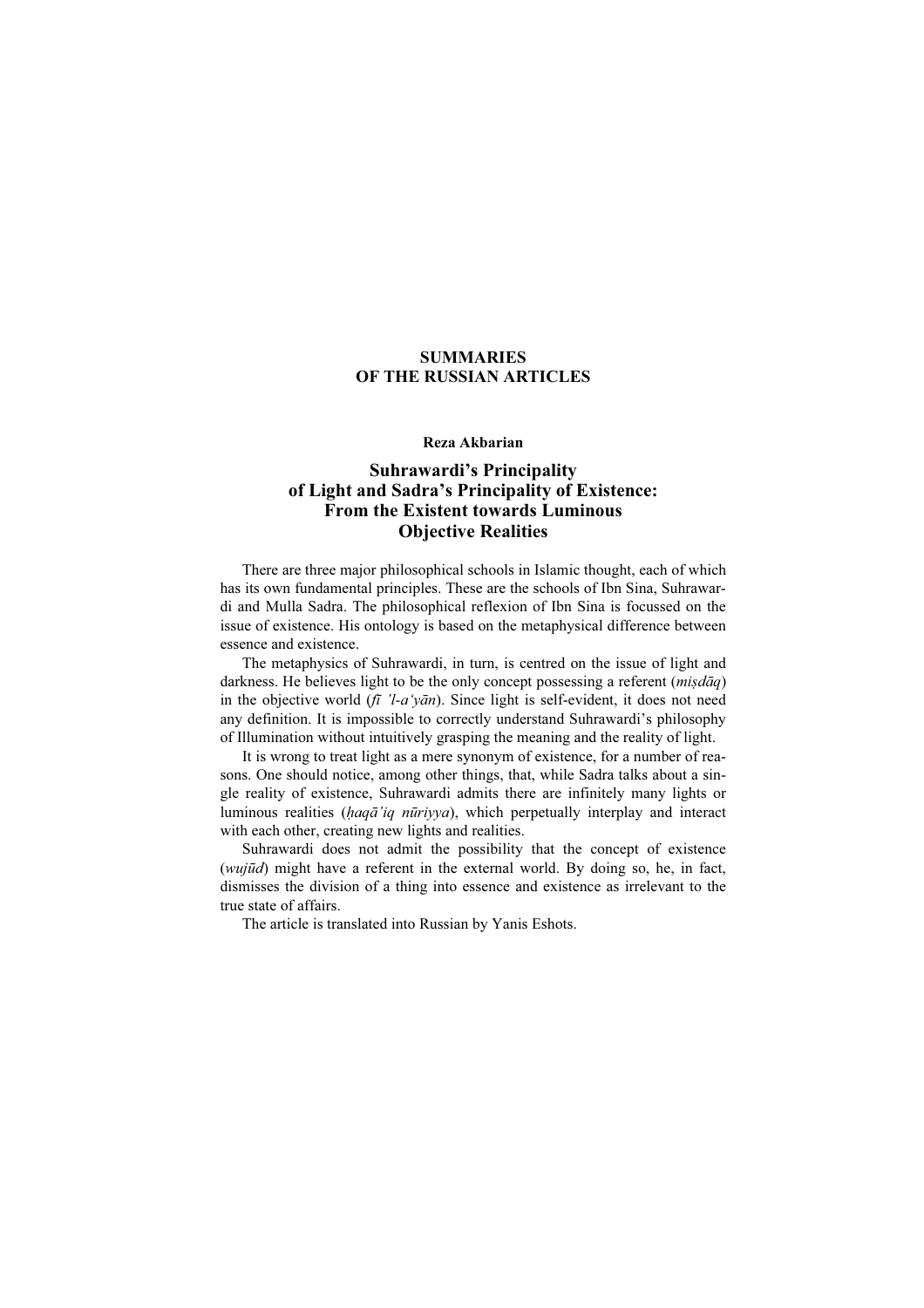### Ibn 'Arabi

# Concerning the Knowledge of the Number of [Divine] Secrets Received by the Witness During an Encounter [with God]: Fragments from Chapter 73 of the "Meccan Openings"

An annotated translation by I.R. Nasirov. The fragments consist of Ibn 'Arabi's answers to five questions (23, 24, 39, 40 and 41), posed by Hakim al-Tirmidhi in his Khatm al-awliyā'.

#### Natalia Efremova

### The Attributes of God according to Falsafa

The attributes ascribed to God by the *falāsifa* represent a combination of the qualities of the Qur'anic God, Aristotelian First Mover and Neoplatonic One. However, unlike kalām (in particular, its systematic version), falsafa does not provide any fixed, canonical list of God's essential attributes. Besides, since the falāsifa, following the Mu'tazila, treated these attributes either as apophatic (i.e., negating), or as identical with the essence, there was no necessity to classify them as positive or negative, or as essential and operative. The works of Ibn Sina served the author as the principal source for composing the present list.

Apparently, simplicity (basāta) and oneness (waḥda) must be placed at the top of it; these are followed by completeness (tamāmiyya) and self-sufficiency (ghinā) and, then, goodness (khayr) and generosity (jūd). Furthermore, God is frequently described by the *falāsifa* as "the Truth" (al-haqq), the possessor of knowledge ('ilm) and wisdom (hikma), and, in an Aristotelian vein, as "Intellect" ('aql). He also possesses will (irāda), might (qudra) and life ( $hay\bar{a}t$ ). These are followed by beauty (jamāl), love ('ishq) and bliss (ladhdha). He relates to all other existents as "the First Principle" (al-mabda' al-awwal).

#### Evgenia Frolova

### Al-Jabri's Conception of Epistemological Disruption

The ideas of the Moroccan philosopher Mohammed 'Abed al-Jabri, the author of a three-volume book *Naqd al-'aql al-'arabī*, occupy an important place in the discussion about the intellectual heritage continuing in the Arab world. His critique of the structure of classical and modern Arab philosophy must be viewed as a major reassessment project.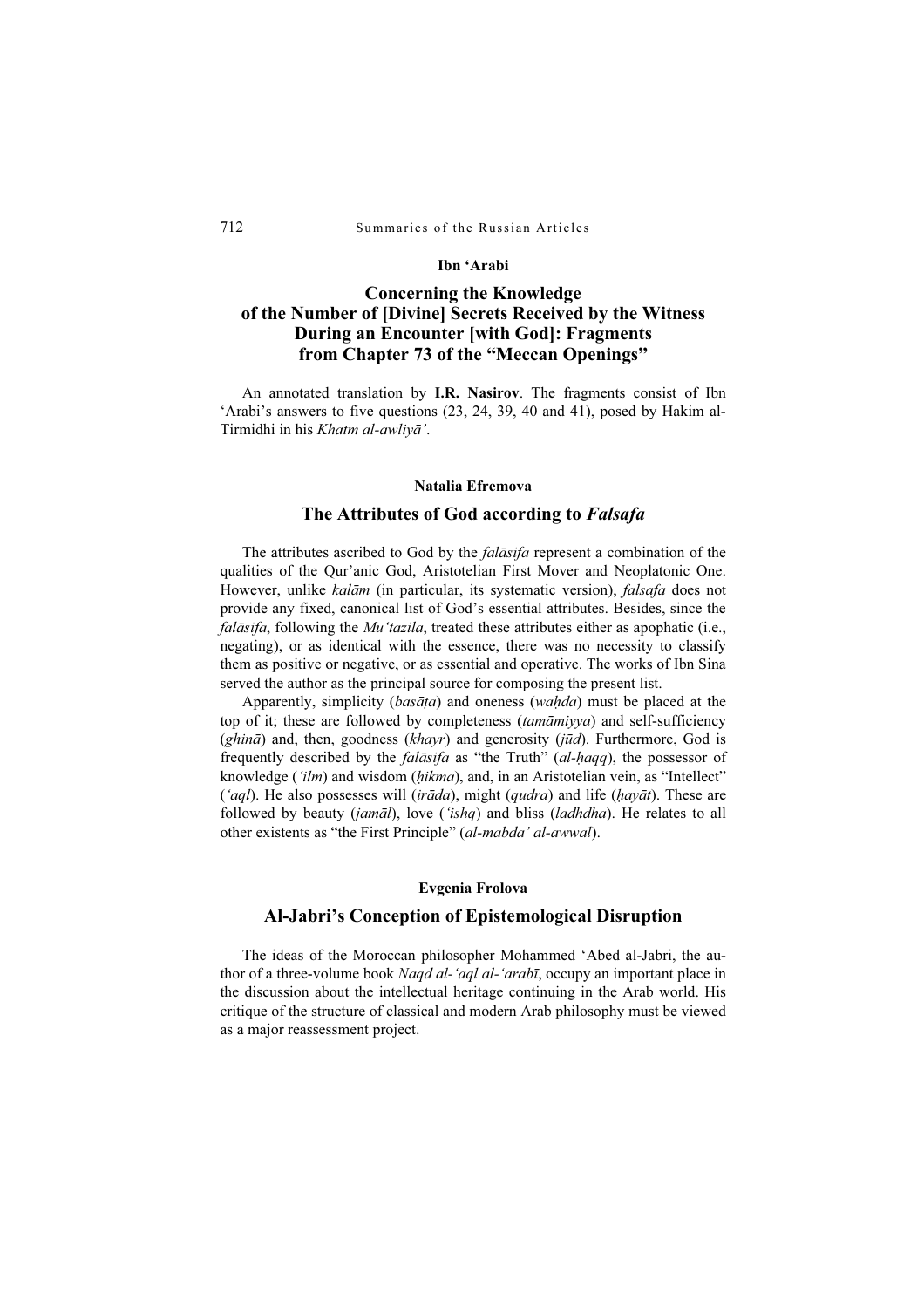Al-Jabri believes that, during the Middle Ages, a disruption took place between the Arab philosophers of the west (Maghrib) (namely, Ibn Rushd and Ibn Khaldun) and the east (Mashriq) (al-Farabi and Ibn Sina). In the East, orthodoxy had the upper hand, while in the West the liberal tendency predominated. This was achieved by introducing the teaching of the double truth, which separated the spheres of religion and philosophy.

The changes needed by the Arab world today, in order to eliminate its inferiority to the West, cannot be made without changing the Arab mind, holds al-Jabri. It is only possible to eliminate this inferiority by means of a new "epistemological disruption." The task of a modern Arab thinker, therefore, consists in preparing grounds for such disruption, argues he.

### Tawfiq Ibrahim

### The Refutation of Anthropomorphism in Kalām

The rational understanding of God was developed by the *mutakallimun* during their discussions with the Traditionalists (aṣḥāb al-ḥadīth), who rigidly held to the letter of the Qur'an and the Sunna and later became known under the names of hashwiyya, mushabbiha and mujassima. Many of these Traditionalists, for example, believed that God and people can visit and embrace each other. Some went as far as to assert that God has a human body with all its requisite parts. Anthropomorphic beliefs were also held by a good number of the early Shiites, some of whom treated their imams as incarnated gods.

In order to refute the anthropomorphic conceptions of the Traditionalists and the ghulāt, the mutakallimūn worked out elaborate proofs, in which they demonstrated that it is impossible for God to possess any corporeal qualities, whereas it is also impossible to ascribe him any particular locus and movement in space.

The article provides a detailed analysis of these proofs as they are presented in the works of such classical authors of systematic kalām, as al-Razi, al-Iji, al-Taftazani and others.

### Alexander Knysh

## Intellectual Struggles in Pre-Modern Islam: Philosophy versus Theology

The article is based on a chapter from the author's forthcoming book "Islam in Historical Perspective." It discusses the development of the two main intellectual currents in the pre-modern Islam — *falsafa* and kalām — during the  $9<sup>th</sup>-12<sup>th</sup>$ centuries. The article examines the substance and origins of these currents, paying particular attention to the Neoplatonic roots of falsafa. Separate subchapters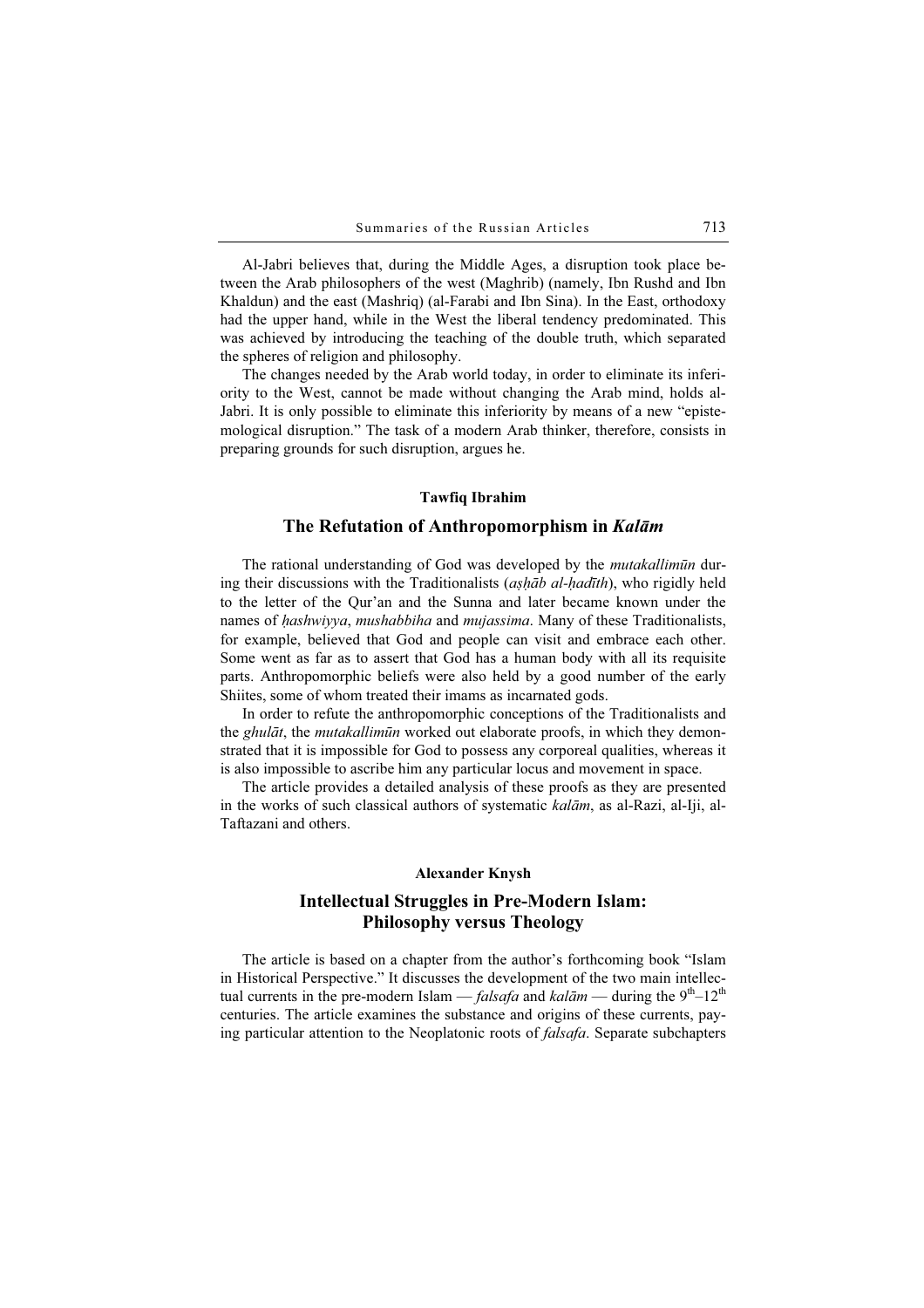are devoted to the leading figures of both currents (such as al-Kindi, Abu Bakr al-Razi, al-Farabi, Ibn Sina, al-Ghazali and Ibn Rushd) and their teachings. The author arrives at a conclusion that the differences between falsafa and kalām are of fundamental character, since they represent not merely two rival schools of thought, but two different world-views, each of which also presupposes its own peculiar lifestyle. The terms *faylasūf*, thus, refers to a particular type of human being, who believes in the infinite or almost infinite power of intellect and his ability to construct his own morale on the basis of his knowledge of the world and himself, received by means of theoretical reflexion and empirical observation.

#### Andrey Lukashev

# Introductory Chapters of Mahmud Shabistari's "Rose Garden of Secret" as the Conceptual Basis of the Poem

The article begins with a brief survey of the history of research on Shabistari and his "Rose Garden of the Secret" (Gulshan-i rāz), which is then followed by a detailed structural analysis of the poem (a chart is also provided). The author demonstrates that the *mathnawi* consists of two parts, the first of which (questions 1–12) is devoted to the discussion of a number of theoretical issues, while the second (questions 13–15) deals with Sufi symbolism. The argument is built on certain ideas of Andrey Smirnov (in particular, his thesis that Islamic thought maintains a perfect equilibrium between the inner [hidden] and outer [manifest] levels of reality, giving preference to none).

The second part of the article consists of a commented Russian translation of the first two chapters of the poem.

### Al-Niffari

### Kitāb al-Mawāqif: Selected Chapters

An annotated translation by R.Vl. Pskhu of six chapters (40, 41, 43, 44, 53 and 54) from Muḥammad 'Abd al-Jabbār al-Niffarī's (d. 366/976–7 (?)) Kitāb al-Mawāqif. The extensive commentary, by and large, follows the interpretation offered by 'Afīf al-Dīn al-Tilimsānī in his Sharh al-Mawāqif.

In her introduction, the translator ponders on the complicatedness of al-Niffari's text due to the paradoxical interplay of meanings which pervades it.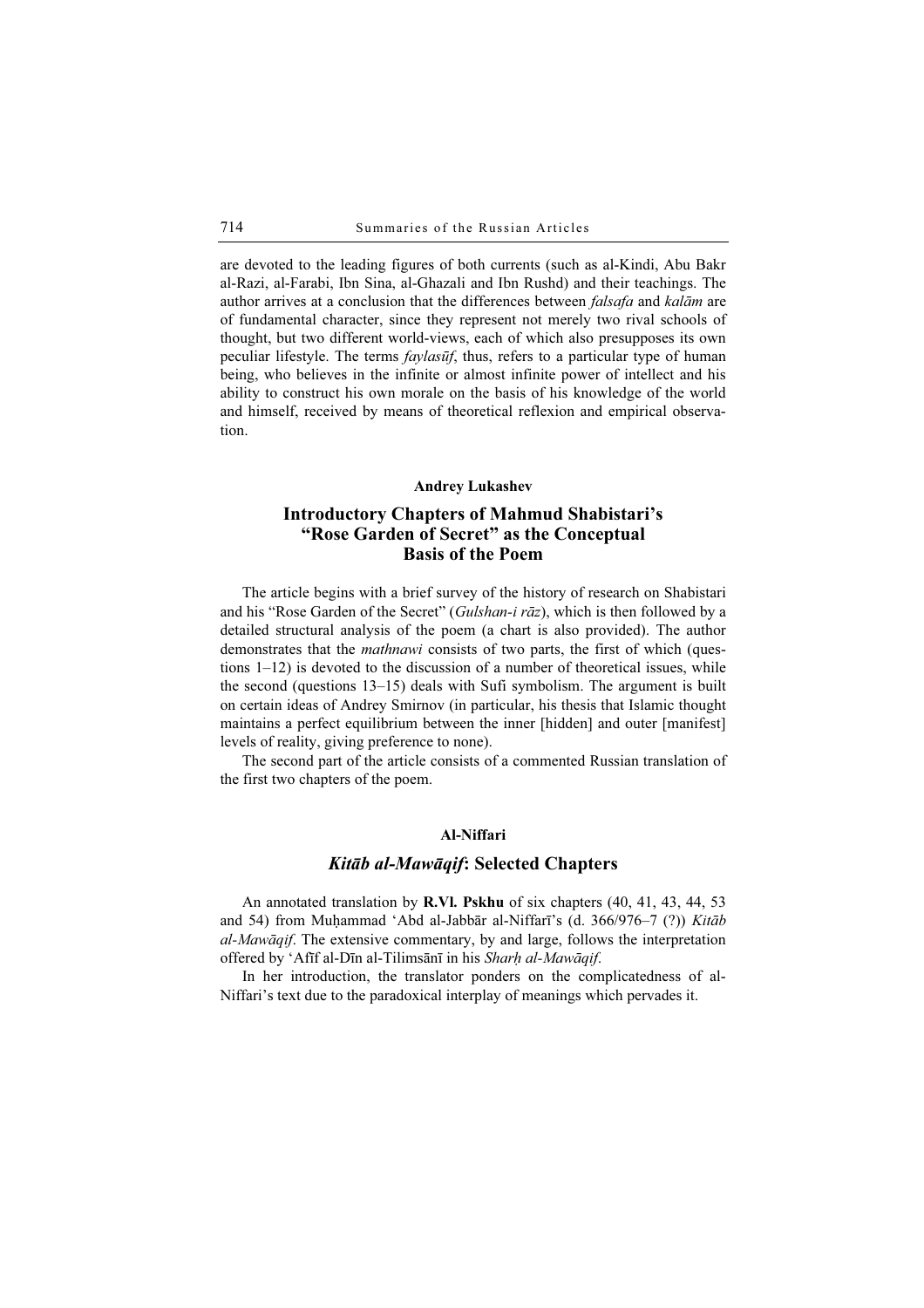#### Al-Shahrastani

### Book on Religions and Philosophical Sects: Part 2. Chapter 1. The Magi.

An annotated translation by **S.M. Prozorov**. The chapter gives a detailed account about the Magi — the Zoroastrian priests of ancient Iran, their beliefs and practices, as they were known to mediaeval Muslim doxographers. The text, while providing important information about the subject of the account, also gives a valuable testimony about the author's degree of learning and, generally, the level of mediaeval Muslim scholars' competency in the matters of pre-Islamic history. Apart from that, it provides a researcher with a wider panorama of the formation of dominant ideas in earlier societies and their succession.

### Gultekin Shamilli

### The Architectonic of Classical Iranian Music: The Grammar of Musical Speech as the World View

The article continues the theme of the architectonic (understood as integrity, reflecting the process world view in the unity of theory and praxis) of classical Iranian music of the oral tradition (*mūsiqī-ye dastgāh*) introduced in the author's previous article.<sup>1</sup> The researcher examines the grammar of musical speech, as the realization of the system of musical language.

The main objective of the article is to provide a systematic description of musical speech in the aspect of the becoming of the hidden basic structure, in its interrelation with the ornamental surface layer. Using the example of the normative structure of Iranian classical musical composition Dastgah-i Shūr, the author demonstrates the logic of musical thinking, in its relationship with a historically preconditioned variety of musical language. Considering maqām the basic structure of musical text, the author treats musical speech as a multidimensional space.

#### Andrey Smirnov

### The Luminous World: Logic-and-Meaning Analysis of the Foundations of al-Suhrawardi's Philosophy

Al-Suhrawardi undertakes an immense effort to create a new philosophy. This philosophy should be called new because it develops an intuition of the lu-

<sup>&</sup>lt;sup>1</sup> Shamilli G.B. The Architectonic of Classical Iranian Music: Meaning and Its Becoming  $\#$ Ishraq, No. 1 (2010). P. 486–508.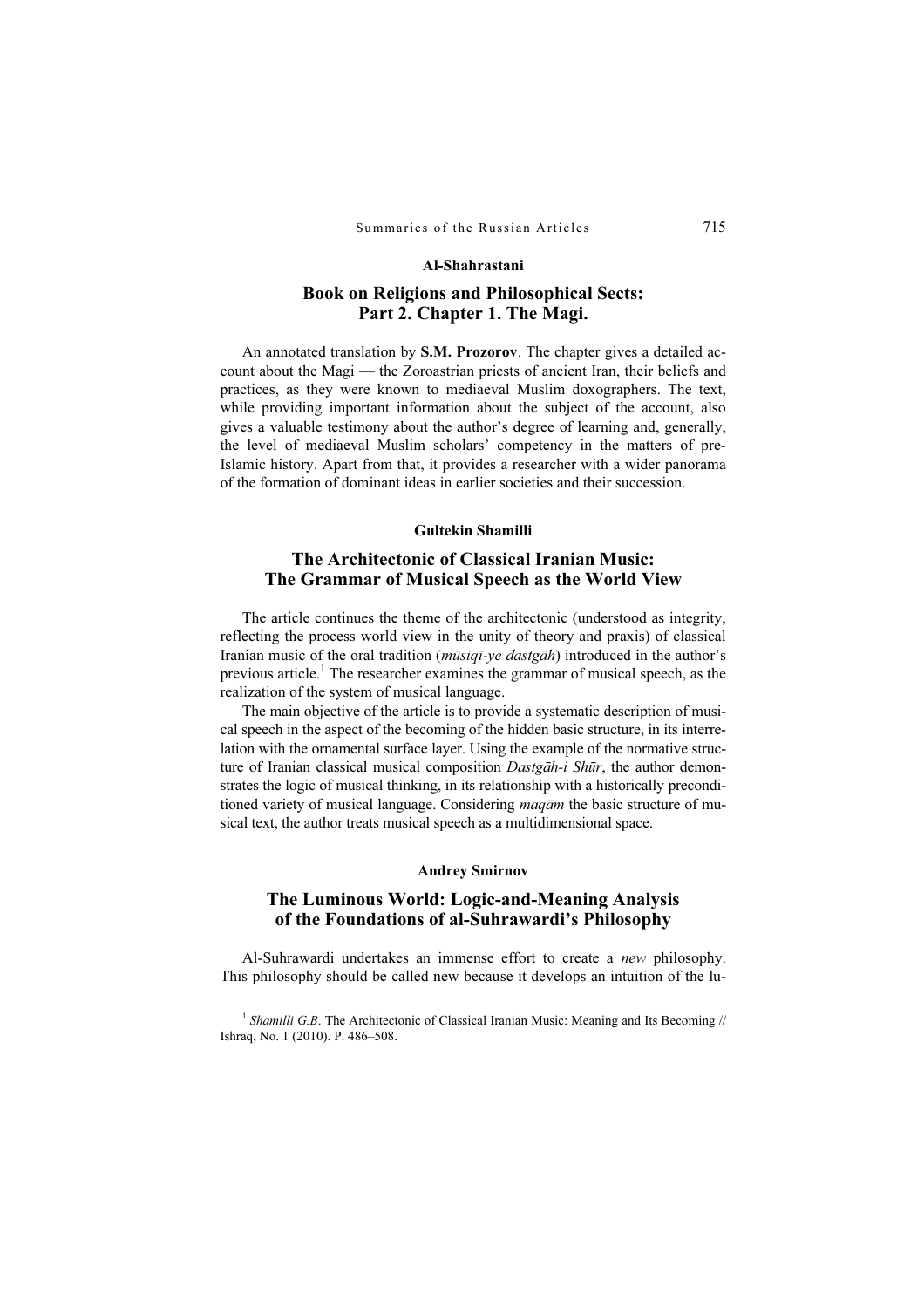minous world (i.e., the world as light), thus dismissing the intuitions which view the world either as a substance or as a process. The core of this intuition consists in viewing the thing as illumination. Luminosity should not be treated as a quality of a thing added to it by virtue of its existence, i.e. due to its being a kind of substance. According to al-Suhrawardi, whenever we encounter something, we encounter the luminosity *itself*. On the other hand, the concept of luminosity presupposes at least two things: 1) something opposite to light (or, at least, something alien to light) and 2) the victory of light over its opposite.

The article traces, step by step, al-Suhrawardi's attempts to develop his intuition of a luminous thing into a philosophical category.

#### Shihab al-Din Yahya al-Suhrawardi

# The Wisdom of Illumination. Part 2. On the Divine Lights. The First Discourse. On Light and Its Reality, [and] on the Light of Lights and What Issues from It First

A translation by A.V. Smirnov of the sections  $1-5$  (§ 107–120) of the first discourse of the second part of al-Suhrawardi's *Hikmat al-Ishrāq*, with an extensive commentary. The first publication in Russian of part of al-Suhrawardi's magnum opus. The fragment contains probably the most important passages of the book, in which al-Suhrawardi outlines his strategy of developing the intuition of a luminous thing into a philosophical category.

# Shihab al-Din Yahya al-Suhrawardi The Imadian Tablets: Tablets 1 and 2

An annotated translation of the introduction and the first and second chapters of the Arabic version<sup>2</sup> of Suhrawardi's Al-Alwāh al-'imādiyya by **Yanis Eshots**.

The "Imadian Tablets" were composed during the last years of Suhrawardi's life upon the request of 'Imad al-Din b. Qara Arslan b. Davud (d. after 1185), the Artukid ruler of Khartpert (or Kharput, in Eastern Anatolia). It is a propaedeutic work, written mostly in a Peripatetic vein, but with some *Ishrāqī* overtones, abundant with Qur'anic quotations.

 $\frac{1}{2}$  $2$  The translator entertains strong doubts as to whether the Persian version of this work was ever prepared or approved by Suhrawardi himself. Rather, he believes it to be a rather unskilful paraphrase, made by one of the later Ishraqites.